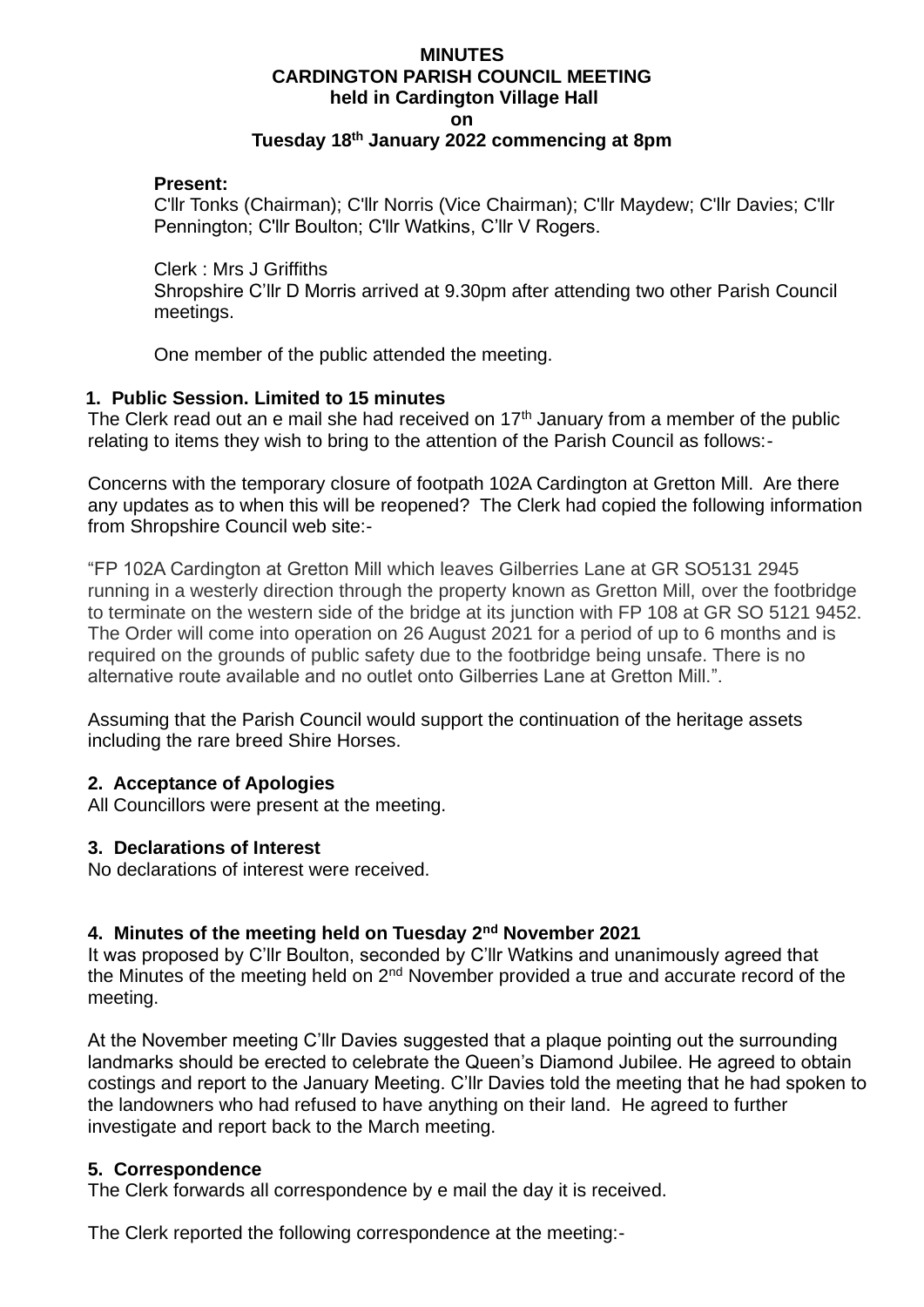- The Clerk told the meeting that she had forwarded the nomination for two members of the pubic to attend the Lord-Lieutenant's Shropshire Garden Parry to be held in June 2022.
- The Clerk had received an e mail from a member of the public on  $2<sup>nd</sup>$  December (this followed an earlier e mail which the member of the public sent on  $18<sup>th</sup>$ November, and which was not received). The e mail contained a complaint that hedges fronting their property and stock fences had been cut by a neighbour without their consent. The e mail was forwarded to all Parish Councillors. As the hedges referred to were in the ownership of C'llr D Watkins he declared a prejudicial interest and took no part in any conversations. The Clerk responded by e mail to the member of the public on 9<sup>th</sup> December stating "I can confirm that the Parish Council cannot comment or get involved in what is clearly a neighbour dispute. The Parish Council would suggest you contact the owner of the hedge if you wish to establish who actually carried out this work. If you wish to proceed with a complaint I would therefore suggest you route this through the appropriate channels"
- The Clerk circulated the forms for Councillors to apply for a free copy of the Full Register of Electors for sole use of Parish Councillors in Office until May 2025.
- SALC November Bulletin regarding Burial Ground Issues had been forwarded to the Chairman who in turn forwarded this to the Church and Councillors who are involved with the Church. They are awaiting further reports.
- The Local Cycling and Walking Infrastructure Plan had been circulated to all Councillors. The Chairman had e mailed Councillors on 6th January asking if they wished to comment. The Parish Council did not comment.
- Details showing the date for Meetings to discuss the Local Policing Charter are  $14<sup>th</sup>$  April and  $13<sup>th</sup>$  October, 2022 to be held from 6pm to 8pm via Zoom if anyone wishes to attend.
- Notice from Shropshire Council regarding ordering new bin to replace black recycling boxes. A notice has been placed on the web site and on the village notice board.

## **6. Broadband Update**

The Chairman told the meeting that he had received an e mail update from SWS on 16<sup>th</sup> December. The response from members of the public enabled them to move forward with Cardington's Gigabit Solution.

It is envisaged that the underground duct in the village will be used for the fibre network.

The next step will be to request for some of the poles in the village to be surveyed by Openreach to establish if they are fit to be used by SWS to deliver fibre into premises.

The Chairman told the meeting that he had met with the Chief Engineer on 16<sup>th</sup> January and understood that a mast will be erected in the village which will receive the signal from Stone Acton. The Chairman was given a number of queries to pass on and asked Councillors to let me have details of any further queries.

It is hoped that work will commence with Stage 1 being in the centre of the village. They expect to start work in February and agreed to keep the Parish Council updated.

## **7. Planning:**

# **a. Decisions on previously discussed applications:**

21/03619/FUL – The Barracks, 17 Cardington – erection of car port extension to existing workshop building. Circulated to Councillors on 16.8.21. The Parish Council commented on this application. This application was approved on 15.11.21

21/04134/FUL The Barracks, 17 Cardington – erection of Orangery extension. Circulated to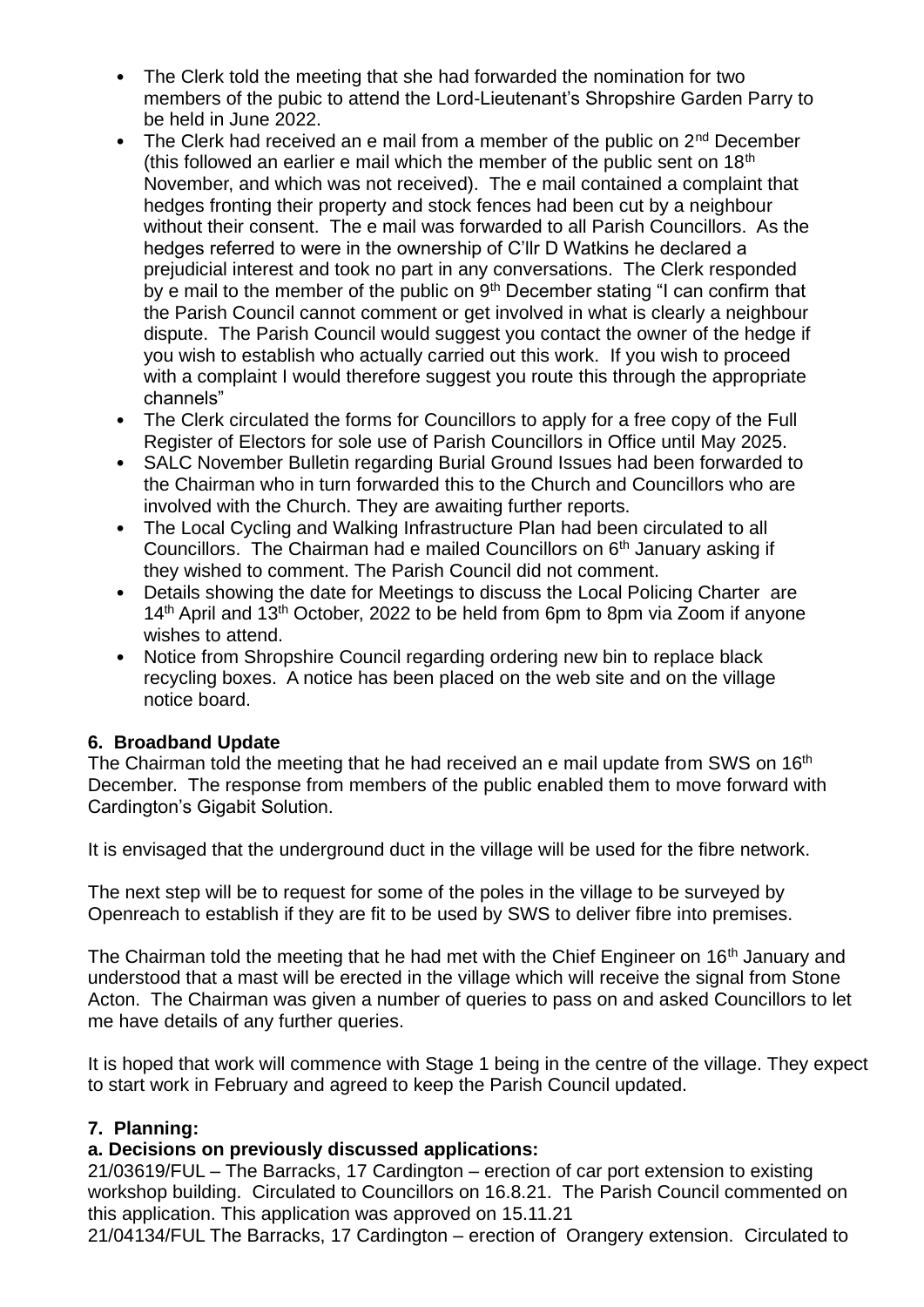Councillors on 8.9.21. The Parish Council supported this application. This application was approved on 15.12.21

21/04425/LBC – Plaish Hall – amendment to previously agreed LBC regarding replacement windows to Listed Building. Circulated to Councillors on 27.9.21. The Parish Council did not comment on this application. This application was approved on 8.11.21

21/04334/FUL - Broom Hall Farm, Church Preen - Installation of 2 No. ground mounted solar panels. Circulated to Councillors on 27.9.21. It was unanimously agreed that the solar panels would not be visible from the highway or neighbouring properties and the Parish Council would support this application. This application was approved on 16.11.21

 21/04412/FUL Waterloo, Cardington – Erection of side and rear extensions and erection of detached garage. Circulated to Councillors on 5.10.21. Councillors had attended a site visit. It was unanimously agreed that the application did not impact on any neighbouring properties and the Parish Council would support the application. The application was approved on 14.1.22

 21/04818/FUL – Proposed Exception Site Dwelling south of Alderwood Caravan, Wilstone. The application had been circulated to Councillors prior to the November meeting. Councillors carried out a site visit. It was unanimously agreed that the Parish Council would support the application and would make the following comments:-

 "Councillors ,carried out a site visit and the application was discussed at the Parish Council meeting on 2<sup>nd</sup> November. The Parish Council supported the application for a local needs dwelling but did make comments regarding the cladding.

## . **b. Applications considered between meetings using delegated powers**

21/05695/VAR – The Fold Yard, Wilstone – variation of Condition No. 2 (approved plans) to allow for change in design and rotation of the garage position. Circulated to all Councillors on 12.12.21/earlier 21/55577 circulated to Councillors on 3.12.21. Councillors carried out a site visit and had no objections to the proposal.

21/05808/FUL - Caradoc View, Hollyhurst.- Erection of two storey extension and link,renovation of existing dwelling and erection of detached garage. Circulated to Councillors on 3.12.21. It was reported at the January meeting that Councillors had carried out a site visit. It was proposed by C'llr Davies, seconded by C'llr Seabury and unanimously agreed that the Parish Council had no objections to this application.

 **c. Clerk to report any other planning before matters including any new planning applications received just the meeting.** 

 21/06016/FUL – Land South of Plaish Park, Plaish – erection of a local need affordable dwelling and single garage, alternations to vehicular access. Circulated to Councillors on 13.1.22. The application was discussed at the January meeting. It was proposed by C'llr Bouton, seconded by C'llr Norris and unanimously agreed that the Parish Council were happy with the location and the proposal was in keeping with nearby properties and the Parish Council would support this application.

## **8. Highways**

## **a. Highways Maintenance scheme: update.**

No work had been carried out and it was envisaged that work would commence as soon as Shropshire Council carried out work to empty gullies within the Parish. The Clerk agreed to contact Shropshire Council and ask them to commence the gulley emptying as soon as possible to enable the contractor to carry out the work before the end of the financial year.

# **b. Progress on Highway Matters reported**

The Clerk had spoken to Shropshire Council and reported the abandoned vehicle which is in a layby on the road leading from Broome to Kenley. Shropshire Council had checked the vehicle registration and the vehicle had a current MOT which expired on 13<sup>th</sup> October. Following the November meeting the Clerk spoke to the Police again and the Police advised that the vehicle had road tax until 1<sup>st</sup> April 2022.

Following a further report that the keys to the vehicle had been found hanging in a tree nearby the Clerk spoke to the Police again and was given an incident Number and the Police agreed to visit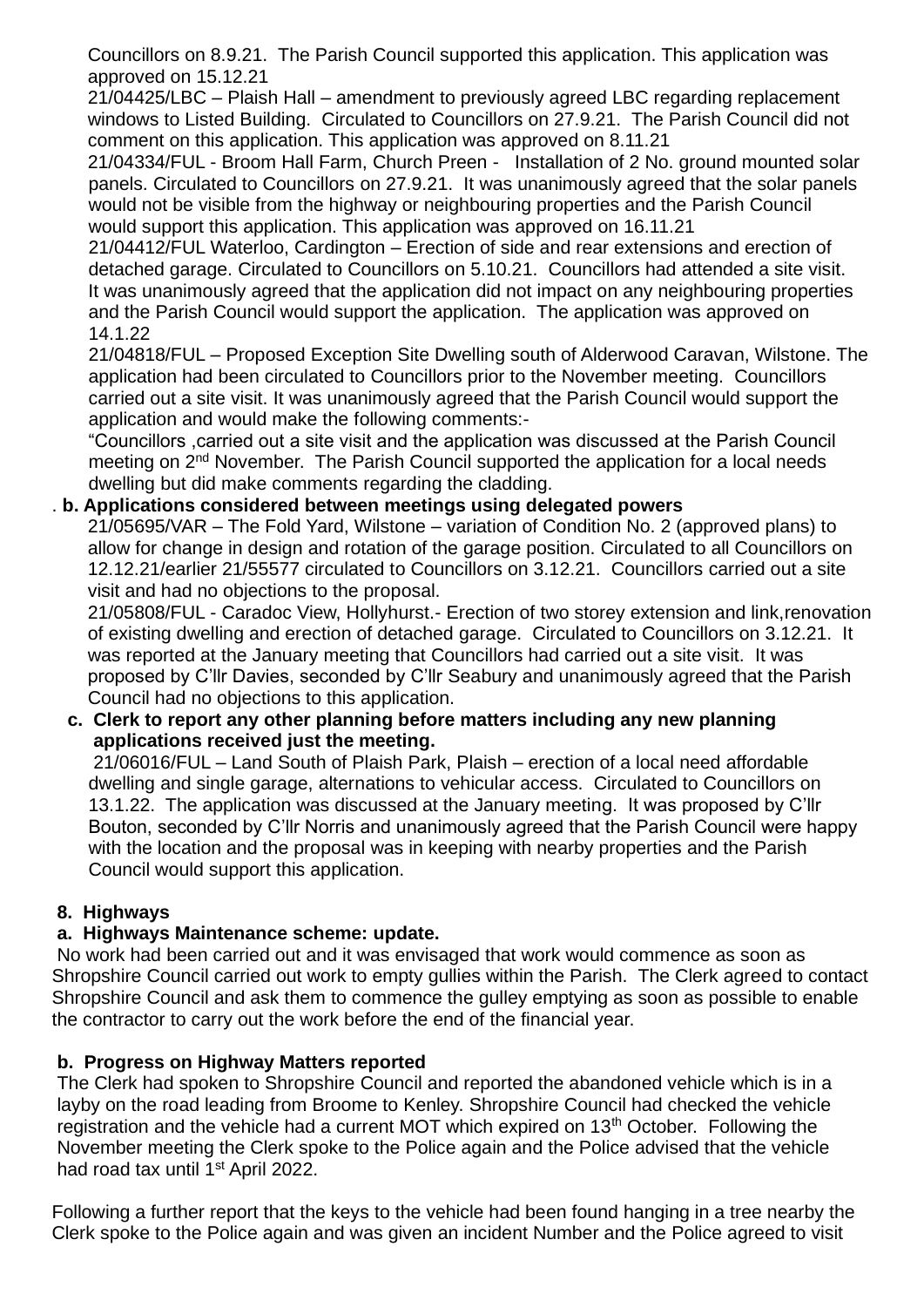the site. The Police advised the Clerk that they had been unable to contact the owner as the change of ownership had not been registered with DVLA. It is understood that the Police did attend. However, the vehicle has not been removed. The clerk has a contact number for the case officer and has attempted to contact her for an update and continually left messages but to date no feedback has been received. The Clerk agreed to keep following this up and report back to Councillors.

# **c. Any further Highway Matters**

The Clerk was asked to report the following highway matters:-

- Grit bins do not appear to have been replenished this winter. The Clerk agreed to report.
- There is a blocked drain on the highway approximately 500 yards from Enchmarsh as you travel towards Cardington. The Clerk will report.
- There is a hole in the highway on the Gretton road by No. 7 Gretton where a drain has collapsed. Barriers have been in place for some time, but no work has been carried out. The Clerk agreed to report.
- C'llr Boulton report general dissatisfaction about progress on potholes which were continually reported on the Shropshire Council portal. C'llr D Morris agreed to report the Parish Councils frustration at lack of response.
- C'llr Norris told the meeting that the Snow Ploughing Contractors had not been contacted or given any instructions to carry out work this winter. C'llr Dan Morris agreed to follow up.

The Clerk had circulated a notice showing the closure of Gilberries Lane from  $23^{\text{rd}} - 25^{\text{th}}$  February for Openreach to build 2 precast jointing chambers and install 8 metres of 1 way poly duct in the carriageway.

## **9. Finance:**

## **a. Invoices to pay:**

Clerk Salary and Expenses Dec/Jan. Cheque No. 100355 in the sum of £351.55 HMRC Tax due on Clerk's salary, Cheque No 100356 in the sum of £84.20 Information Commissioner – GDPR Fee. Cheque No. 100357 in the sum of £40

It was proposed by C'llr Davies, seconded by C'llr Pennington and unanimously agreed that the above accounts be paid.

## **b. Bank Reconciliation**

The Clerk circulated the bank reconciliation showing a balance of held at bank after payment of the above accounts. This showed a balance of £14977.39 which included the following:-

£3,030.00 Burial fees

£ 293.00 balance in the Transparency fund

£1,599.16 CIL Money

£1,555.46 Neighbourhood Fund

£1,500.00 SCC EMG

£1,500.00 Matched Funding EMG

£5,499.65 PC Funds

It was proposed by Boulton, seconded by C'llr Maydew and unanimously agreed that this was an accurate record of the financial position. The Chairman then signed the bank reconciliation and the bank statement.

## **c.2022/23 Precept**

The Clerk took over the roll in a temporary capacity from the previous clerk some years ago. The Clerk has never signed a contract or been placed on a point on the pay scales. This was discussed and it was proposed by C'llr Boulton, seconded by C'llr Maydew and unanimously agreed that the Clerk's salary would be on Point 23 (LC2 (18-23) (below substantive range). The Contract would be prepared reflecting this salary point and the Clerk would sign the contact at the March meeting.

The Clerk had prepared a list of expenditure against the 2021/22 Precept. This was carefully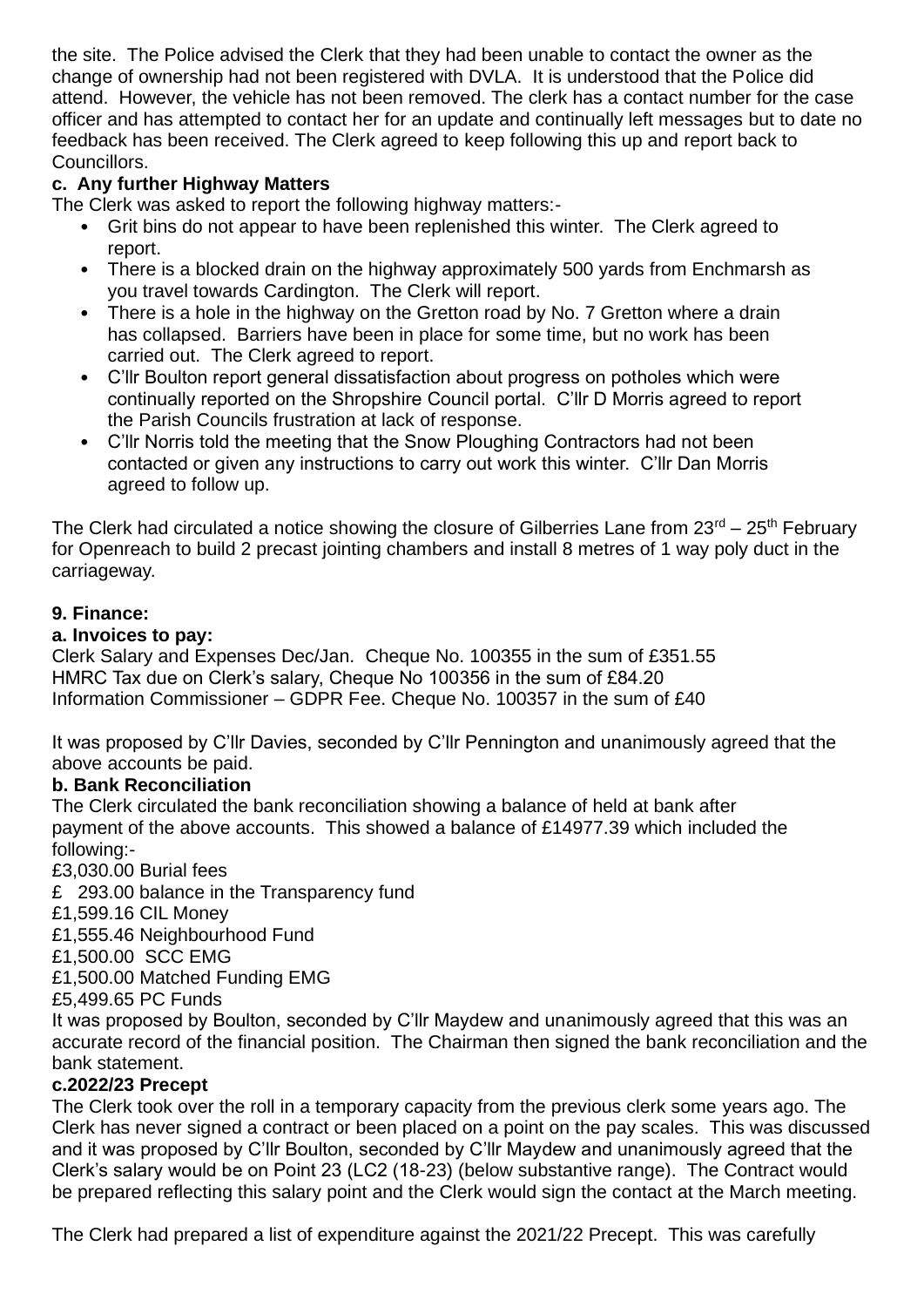examined and it was proposed by C'llr Watkins, seconded by C'llr Davies and unanimously agreed that the precept would remain at £7,260, made up as follows:-

|                               | £     |       |
|-------------------------------|-------|-------|
| <b>Clerk Salary</b>           |       | 3,000 |
| Payroll costs                 |       | 50    |
| Stationery/Postage            |       | 180   |
| Insurance                     | 230   |       |
| <b>Grass Cutting/Cemetery</b> | 900   |       |
| Training                      | 100   |       |
| <b>SALC Affiliation Fee</b>   |       | 250   |
| <b>EMG Match Funding</b>      | 1,500 |       |
| <b>Village Hall Hire</b>      | 60    |       |
| <b>Internal Audit</b>         |       | 50    |
| <b>Web Site Support</b>       |       | 175   |
| <b>Election Fees</b>          | 150   |       |
| Donations                     | 50    |       |
| Contingency                   |       | 565   |
| Total                         |       | 7,260 |

### **d. Agree Asset Register**

It was proposed by C'llr Norris, seconded by C'llr Boulton and unanimously agreed that the asset register would remain at £743. The Chairman then signed the asset register.

### **10. Church Stretton and Area Community Emergency Plan Review**

The Clerk had circulated an e mail from C'llr C. Carson on 30<sup>th</sup> November informing the Parish Council that the plan is being reviewed and they will share the first draft of the revised plan in due course. It was agreed that the Parish Council would wait to see the draft plan before making any comments. In the meantime, the Clerk was asked to contact C'llr Carson to ask if he would like details of the facilities available in the Parish including the Defibrillator and the possible use of the village hall in an emergency.

### **11. Acton Scott Farm Museum Possible Closure**

The Clerk circulated an E mail received concerning a possible public consultation regarding the future of the Farm Museum.

The Museum has been closed since June 2021 following an outbreak of E Coli. Visitor numbers have fallen with an average of 20,000 visitors per annum since 2014. and an operating deficit of £168.000. Shropshire Council are considering options for its future.

Shropshire Council, as part of the consultation process, are launching an online survey from Monday 24<sup>th</sup> January – Monday 7<sup>th</sup> March (dates to be confirmed). Members of the public are urged to take part in the survey. The Parish Council will publish information concerning the survey both on the Parish Council web site and via the village e mail system

For those who cannot access the online survey hard copies are available at all Shropshire Libraries.

It was proposed by C'llr Norris, seconded by C'llr Boulton and unanimously agreed that the Working Farm Museum provided a vital educational tool for children and the benefits should not just be reflected in revenue. It was agreed that the Museum should be preserved, and residents would be encouraged to complete the online survey and the Parish Council would draft a letter of support and submit this to the Shropshire Star for publication.

### **12. Shropshire Council Report.**

C'llr D Morris reported the following:-